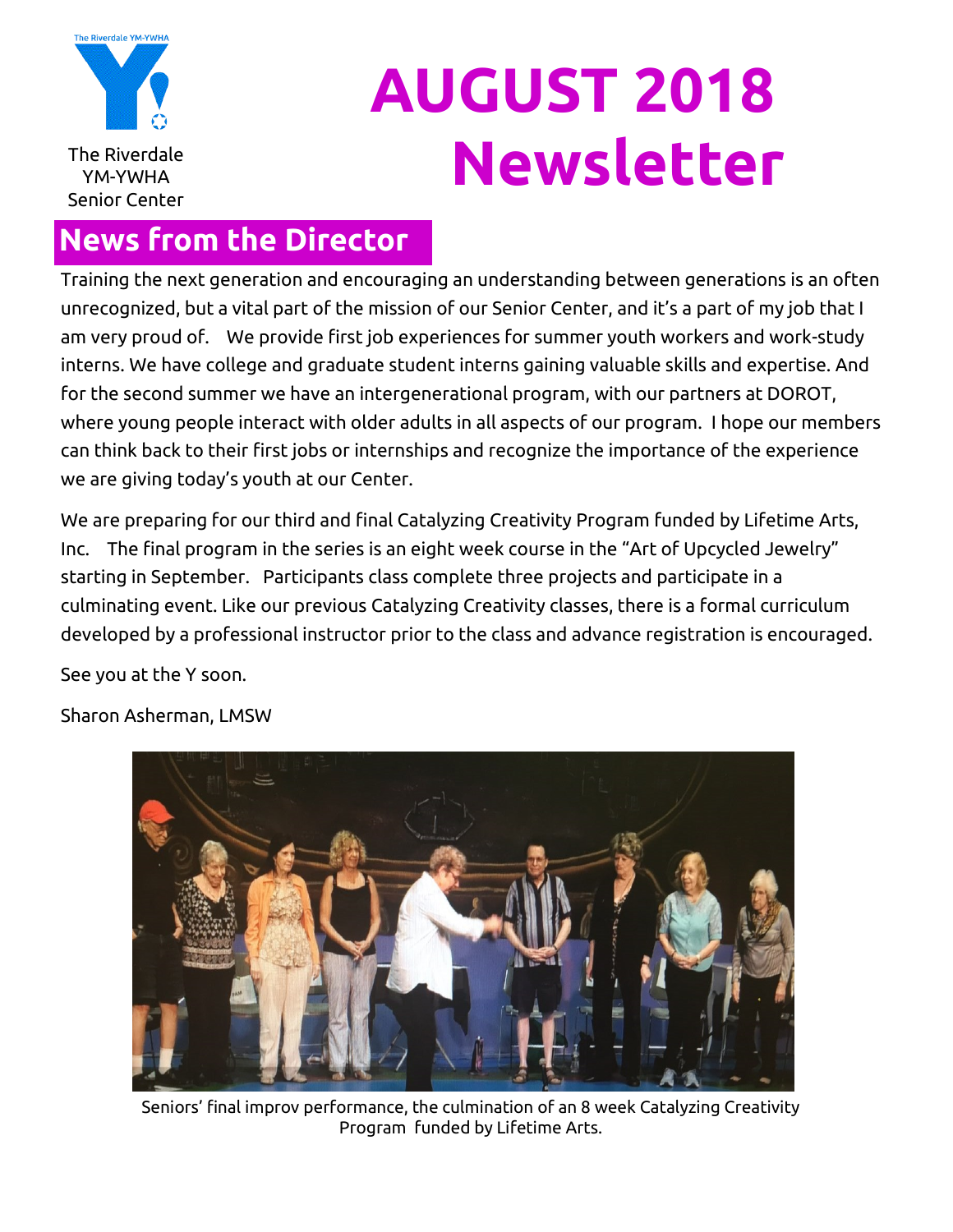# **New and Noteworthy at the Center**

Thursday, Aug 2: 10:30 am **Lecture:** *Jewish Perspectives on Issues in the News*. Led by Dorot Teens

Thursday, Aug 2: 1:00 pm **Cafe' Europa Entertainment:** All are welcome to attend.

Friday, Aug 3: 10:00 am DVD - 7 Days in Entebbe-Political Thriller- 1hr. 47 min.

Tuesday, Aug 7: 10:15 am **Lecture & Slides:** The Life & Career of Abbott & Costello, the most famous & beloved comedy team of the 1940s. Presented by Pierre Montiel, Film Historian

Tuesday, August 7: 10:30 am Improv/ Drama Games Led by Dorot Teens

Thursday, Aug 9: 10:30 am **Lecture:** *Jewish Perspectives on Issues in the News*. Led by Dorot Teens

Thursday, Aug 9: 10:30 am **Bliss Fit:** Yoga & Dance Session with Trinity Schmidt

Friday, Aug 10: 10:30 am **Concert:** Bob McArthur, Impersonator, will sing songs of the legendary Elvis. Love Me Tender, Hound Dog, Jail House Rock, to name a few.

Tuesday, Aug 14: 11:45 am **Celebrating Our Members'**  August birthdays before lunch. Surprises for the Birthday members and delicious cake for all .

Tuesday, Aug 14: 1:00 pm **Dancing:** With Henry Covner, singer, on keyboards. International music.

Tuesday, Aug 14: 2:15 pm **Balloon Art Show:** Making flowers, hats, jewelry, animals, and more for us to enjoy & take home. With Simeon Ratner, from Care One at Teaneck. (Kosher Skilled Nursing Facility in New Jersey)

Wednesday, Aug 15: 1:00 pm **Lecture:** *Jewish Secrets of the Sistine Chapel*. Through discussion of the master artist's background and motivations and images taking us through Rome, Florence, and the Frescos the long indecipherable messages of the Sistine Chapel paintings are revealed. Based on a book by Dr. Benjamin Blech. Presented by Glen Ross, B.A. Degree in Art History from Oberlin College in Ohio. Masters in Jewish Studies (pending).

Thursday, Aug 16: 10:30 am **Lecture:** *Jewish Perspectives on Issues in the News*. Led by Dorot Teens

Friday, Aug 17: 10:30 am **Trivia:** Testing Our General Knowledge With Morris Friedberg, Senior Center Member.

Friday, Aug 17: 1:00 pm **Bliss Fit:** Yoga & Dance Session with Trinity Schmidt

Tuesday, Aug 21: 10:30 am **Nutrition Lecture** Healthy Nutrition For Eye Health. Presented by Erica Novota, Nutritionist from the New York City Department for the Aging.

Thursday, Aug 23: 10:30 am **Bliss Fit:** Yoga & Dance Session Trinity Schmidt

Thursday, Aug 23: 1:00 pm **End of Summer Bash.** We will start out with a Quirky Hat Contest. The few most interesting hats will receive a prize. Then a sing-a-long with Ron Doster, as he leads us with songs from the 60s-80s. Ending off with mouth watering desserts.

Friday, Aug 24: 10:00 am **DVD:** Based on the Book. Measure of Man. Cast : Donald Sutherland, Blake Cooper, & others. 1hr. 40 min.

Tuesday, Aug 28: 10:30 am **Historical Trivia:** With Aaron Goldman, Senior Center Member.

Thursday, Aug 30: 10:30 am **Discussion:** *Summer's End* With Ronnie Zackman, Senior Center Staff Member.

Thursday, Aug 30: 1:00 pm **Concert:** N.Y. Troubadours: Four Young Men who will sing and play acoustic guitars, bass, & cajon. Music of the Beatles, Fats Waller, Simon & Garfunkel, Duke Ellington, & more. Sponsored by the Family of Former Senior Center Member Mrs. Ray Levine. Ray loved the music and programs at the Center.

Thursday, Aug 30: 1:00 pm **Book Club:** *A Gentleman in Moscow* by Amor Towles. September's book is *In the Midst of Winter,* by Isabel Allende. Facilitated by Adele Schwartz, Senior Center Member

Friday Aug 31: 10:30 am **Lecture:** *Baseball in American Culture*: Literature, Song, Radio, the Stage, Movies, & T.V. Presented by Evan Weiner, award winning journalist who does a daily podcast on the Business & Politics of Sports.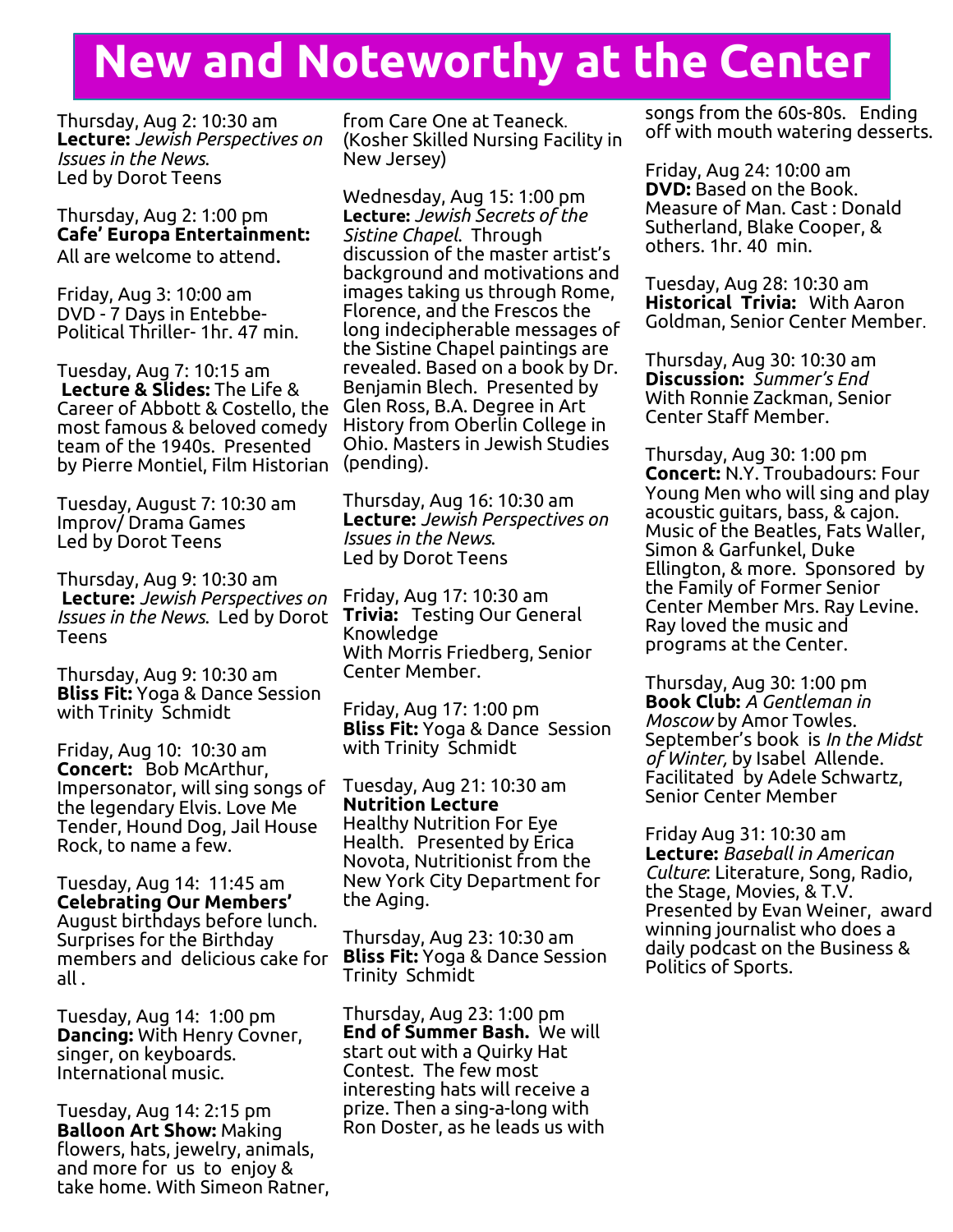# **NEW CLASSES**

#### **Beginning, Thursdays, Sept 13, 2018, 8 Sessions: The Art of Upcycled Jewelry.**

In this workshop, participants will learn how to clean, repair and modify their own used and discarded jewelry, creating new, sustainable jewelry in the process. Participants will also take part in a final fashion show, open to the public , in which they will model their finished pieces, and celebrate the stories of their jewelry.

Led by an artist and Experienced Instructor-Please sign up by Aug 23rd if you are interested in participating.

**Learn The Fundamentals of Freehand Drawing.** The new 11 session series begins Thursday, Sept 13, 2018 at 10–11:30am. Fee paid class. Contact 347-913 4395 for more details.

**INTERMEDIATE BRIDGE CLASS.** Our new 8-session series, taught by an American Contract Bridge (ACBL) accredited instructor, begins Thursday, Oct 11, 2018 at 10 am. This is a fee paid class. Sign up online or at the front desk downstairs if you are interested in a Beginners' Bridge Class. See Vicki Matalon. We need at least 10 participants to have this class (which would also charge a fee).

# **RIVERDALE Y BUS TRANSPORTATION**

Door to door round trip service to the Y is \$4.50 (\$2.25 suggested contribution each way). If you wish to be picked up on a specific day call (718) 548-8200, ext.**225** before 8:00 AM and leave a voice message with your name, pick up address, and phone number. Our drivers will call back when they are ready to pick you up.



### **SIGN UP & SAVE THE DATE**

#### **PROJECT RENEWAL SCAN VAN MAMMOGRAPHY**

Friday, Sept 28, 2018 9:00am -12noon Please call 800-564-6868 to make an appointment.

#### **ROSH HASHANAH LUNCHEON**

Wednesday, Sept 5, 2018 Festive Holiday Meal Doors open at 11:30 am Cost \$6 Sign up beginning week of Aug 6th Brief Holiday Program before lunch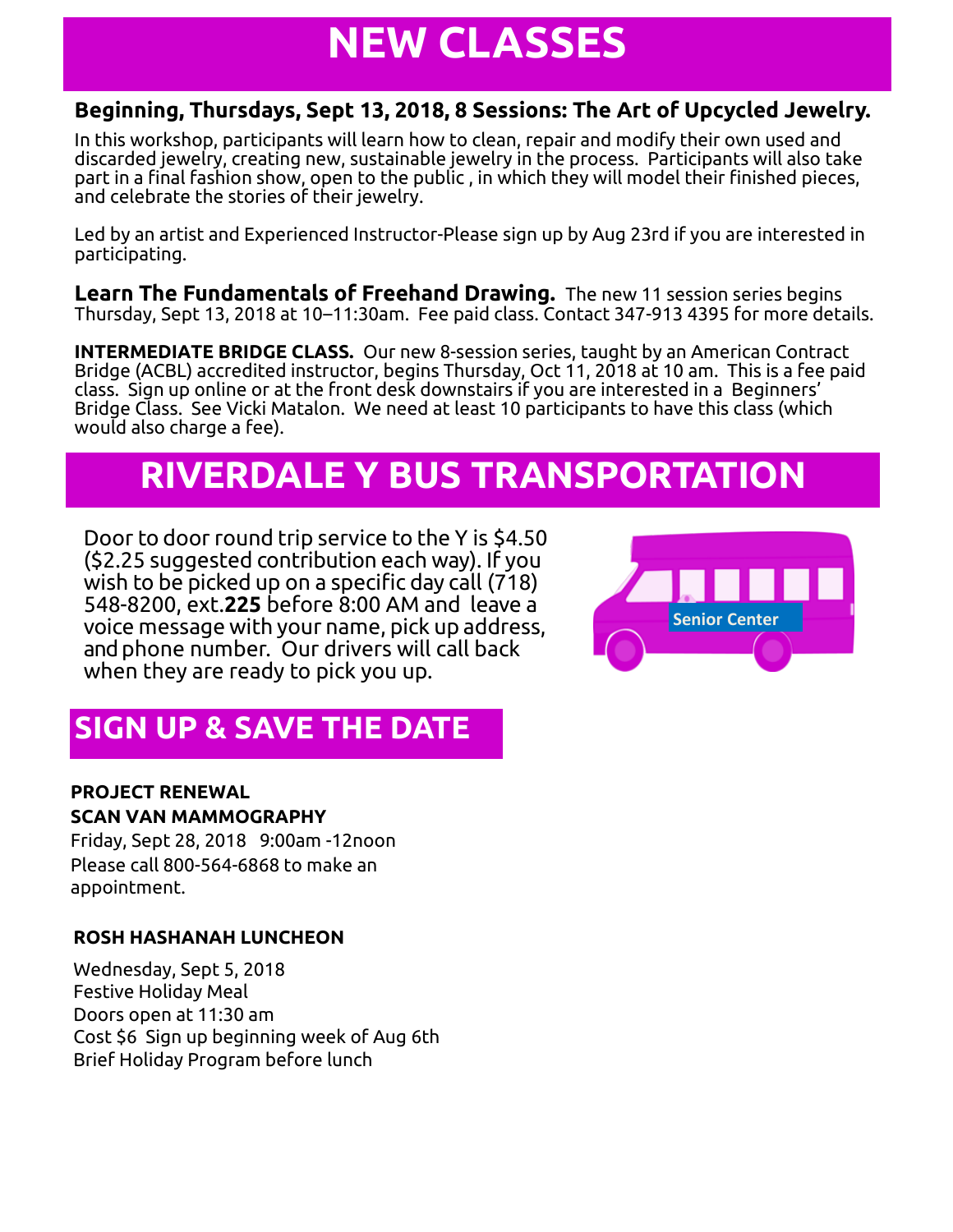

**One-on-One Technology Assistance**: Register to meet with a teen intern and learn to get the most out of your devices. Bring your cell, tablet, laptop or any electronic device. (Monday, From 10:30 to 12:00 pm Aug 6, Aug 13, Wednesdays from 1-2 pm: Wed, Aug 1, Aug 8, Aug 15)

**Party Games**: Get in the spirit of play with our teen interns for some big group games to sharpen the wits and start the day with laughter and fun. (Thursdays from 10:30-12 pm: Aug 2, Aug 9, Aug 16)

**Improv/Drama Games:** Bring out your inner actor/actress and have fun with spontaneous and creative theater led by teen interns. (Tuesdays 10:30-12: July 31, Aug 7, Aug 14)

**A Short Story Exploration of the Self:** Take a moment to explore your own understanding of the world and your role in it. By means of short stories, participants will unpack the written word to make sense of their own set of values. Learners will be given a text and asked to read in advance for each session. (Thursdays 1-2 pm: Aug 2, Aug 9, Aug 16)

**Arts and Crafts**: Create something different every week in collaboration with the teen interns. (Wednesdays 10:30-12: Aug 1, Aug 8, Aug 15)

**Jewish Perspectives on Issues in the News**: Join a group of older adults and high school students to learn about and discuss some of the most important issues in the news today. We will explore what Jewish tradition, history, and wisdom can teach us about issues like gun control, food access and women's rights. (Thursdays 10:30-12: Aug 2, Aug 9, Aug 16) *Please register in advance – limited spots*

**Documenting Stories**: Teen interns will interview you to learn about your life and what makes you special. Stories will be shared with the center at the end of the summer including photos and videos. (Tuesdays 1-3: Aug 7, Aug 14 Wednesdays, 10-12 pm Aug 1, Aug 8, Aug 15) *Please register in advance – limited spots*

**Virtual Reality:** Go on adventures guided by the teens without leaving the comfort of your seat. This interactive experience uses cutting edge technology and content designed exclusively for our programs. (1-2 pm on the following days: Monday, Aug 6, 13, Tuesday, Aug 7, 14) *Please register in advance – limited spots*

**Jewish Movie Series:** (Wednesday, 1-3pm Aug 1, 8,15)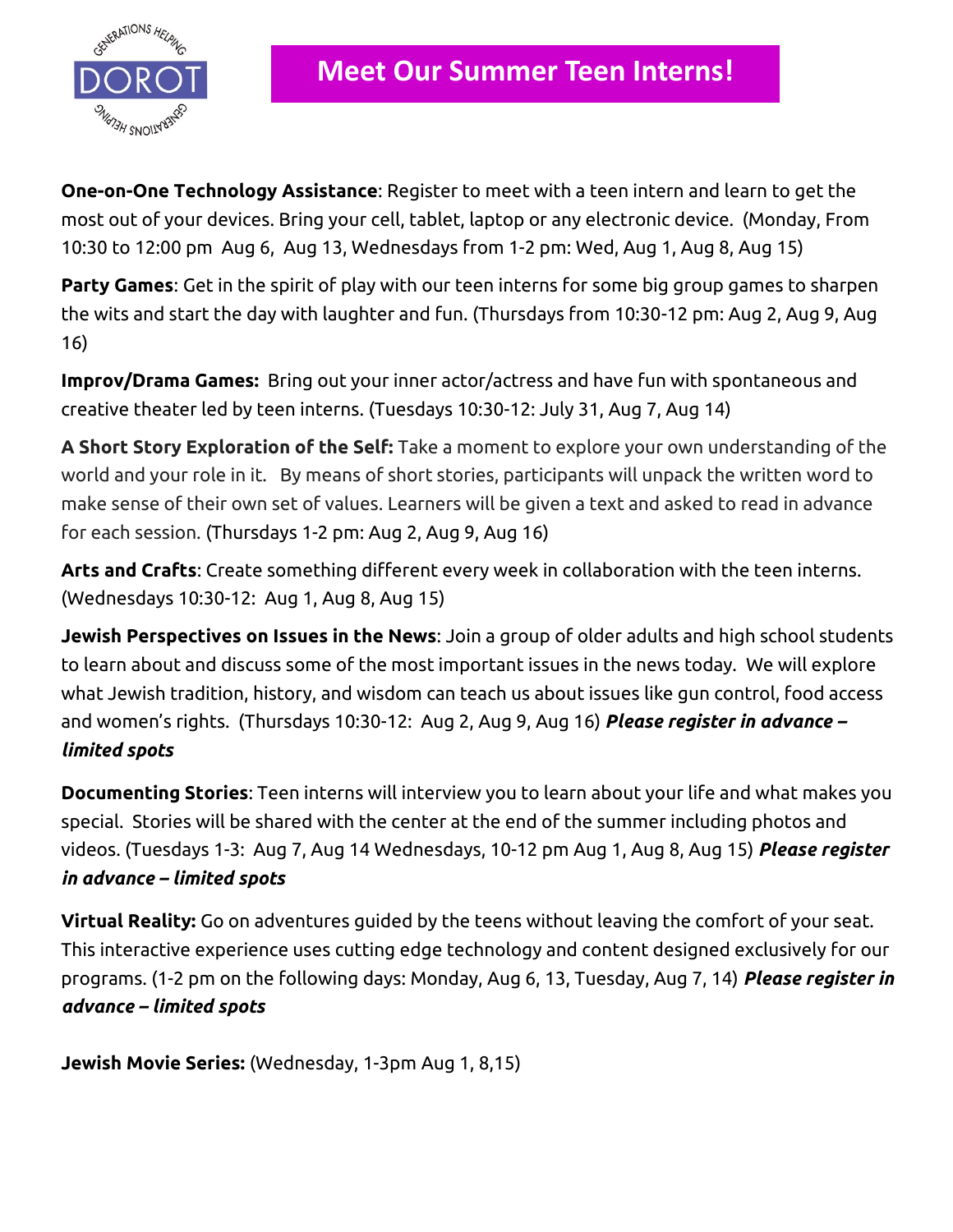### **SENIORS ON THE MOVE**

Advance registration is required for all trips and special events. Trips are in the Center's passenger van unless otherwise noted. Popular trips may require last minute transportation changes including the use of a school bus. If you have special needs regarding transportation, please alert staff when you register. Registration is at the Welcome Desk or call Vicki at (718) 548-8200 X204.

#### **SHEFFIELD ISLAND LIGHTHOUSE FERRY CRUISE & LOCKWOOD MANSION MUSEUM GUIDED TOUR NORWALK, CONNECTICUT:**

Thurs, August 16, 2018. We arrive at the ferry dock in Norwalk at 11:00 am for a 45min scenic narrated ferry ride to Sheffield Island. We plan to be there for 90 minutes. Enjoy lunch at tented picnic tables. Participate in a 20 min guided tour of the island's 150 year old historic lighthouse showcasing furnished rooms (furniture from the 19th Century). When we return to the dock, we will visit the Lockwood Mansion Museum nearby for a guided tour. This was the 1st castle in the U.S. and summer home of Mr. LeGrand Lockwood, railroad tycoon of the Civil War Era. We will see 19th century

period rooms of the Victorian Era. Departs Y at 9:15 am. Returns approximately 5:15 pm. We will use a luxury van with a private bus company. Cost \$62: After Aug 9th, cost is \$69. Bagged lunch included in costs.

**U.S. OPEN QUALIFIERS TRIP:** Wed, August 22, 2018, U.S. Open Qualifiers at Arthur Ashe Stadium in Flushing Meadows. Elite Athletes compete for slots in the U.S. Open Tennis Tournament. Well known tennis players will be on the practice courts in preparation for the upcoming competition. Cost \$20: After August 8th, cost is \$25. Bagged lunch included in cost of trip. Departing Y 10:30 am. Returning approx 4:30 pm.

#### **APPLE PICKING AND EXPLORING THE VILLAGE OF NYACK:** Thursday,

Sept 6, 2018. Leaving the Y at 9:30 am using our van headed to Dr. Davies Farm Apple picking. A variety of apples on 35 acres. There is a farm stand to purchase seasonal fruits and vegetables (credit cards not accepted). ATM Machine is available. With your payment you are entitled to pick one 7 pound of apples. We will then go to the Village of Nyack and have our lunch at Memorial Park which is located on the Hudson River. Nearby, we will explore downtown Nyack, a creative and

energetic village with eclectic shops, unique gifts, outdoor cafes and more. We will return to the Y at approx 5:00 pm. Cost \$30 After August 22 - Price increases to \$35.





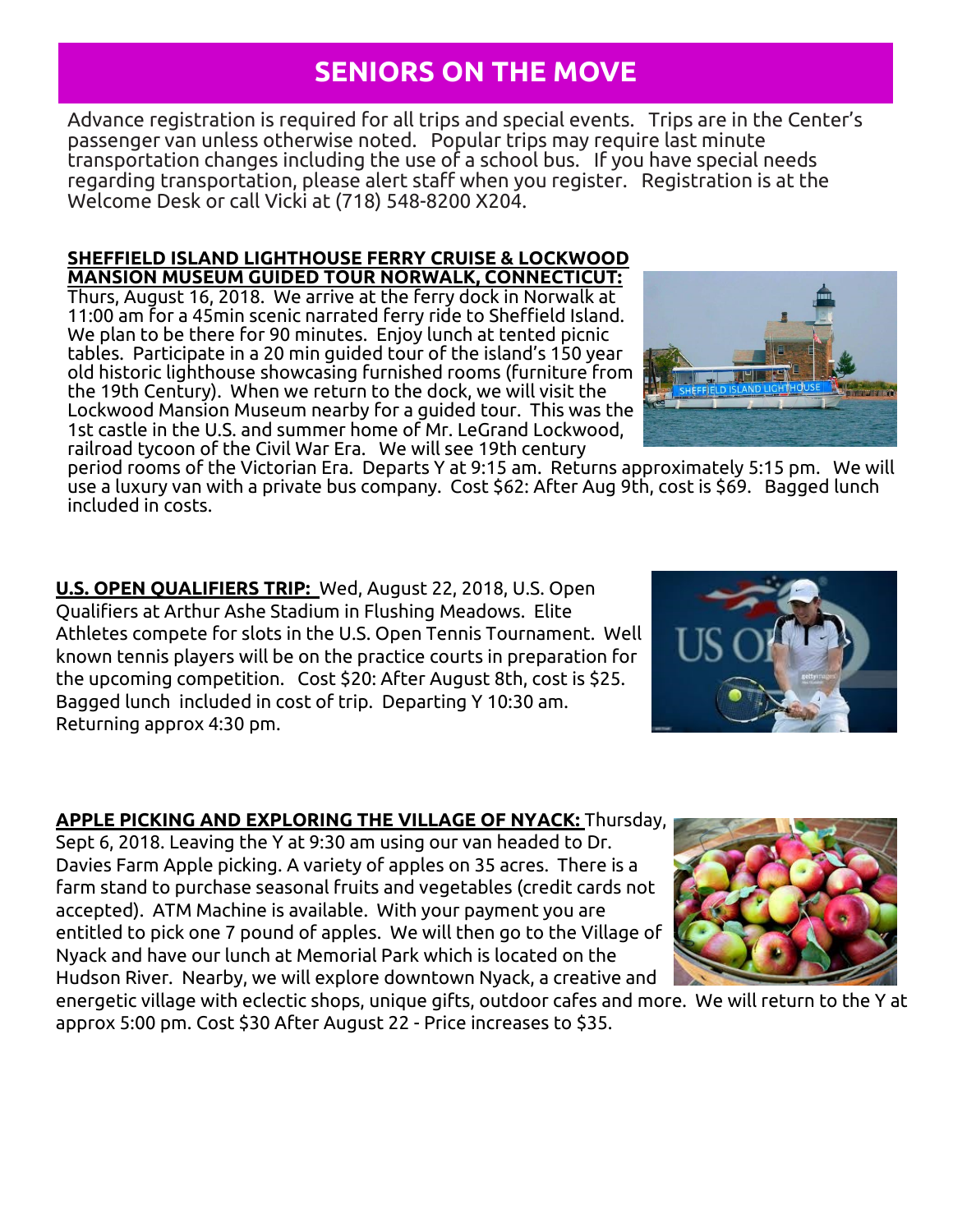

## **From The Social Worker, Lydia**

Dear Lovely Riverdale Y Senior Center Members,

I've been thinking about saving money. Any interest? There are three specific are as I've been thinking about: Medicare Savings Program, Drug Plan (Part D), and

Extra Help with Drug Costs.

Medicare Savings Program (MSP) This is an income-based government program that can save you some money. Income-based--that means they only look at your Social Security, pensions, IRA distributions, and annuity payments. They do not look at any savings and/or investments. If your income is below or close to \$1386 (single) or \$1872 (couple), MSP will pay your monthly Part B premium and possibly more. Not bad, huh? Please make an appointment to see me if you think you qualify.

Drug Plan (Part D) Some people have a Drug Plan separate from their Medicare Part B and pay a monthly premium for that Plan. You may recall that every Fall, from October 15 to December 7, you have the opportunity to research and change your Drug Plan if a different Drug Plan will save you money and still cover all your drugs. New York State has about 20 approved Drug Insurance companies. These drug insurance companies are obligated to cover all the drugs on their formulary (drug list). There might be another plan available for you which will cover your drugs but have a cheaper (or no) monthly premium. If you would like me to help you with this research, make a list of all your prescription drugs, the dosage (mg), and how often you take them. Then make an appointment with me for this investigation.

Extra Help with Drug Costs This is an income and asset-based government program that can reduce your prescription costs. Income below \$18,090 (single) or \$24, 360 (couple) and Assets below \$13,820 (single) or \$27, 600 (couple) will quality. Please make an appointment to see me.

P. S. The New York Legal Assistance Program (NYLAG) mobile van will be here again on Thursday, September 6ª. Gather any legal questions you may have (will, Health Care Proxy, Power of Attorney, etc.) and see me to make an appointment.

# *Lydia*

Lydia Ecker, LMSW Social Worker

## **Donations-Your Dollars at Work**

**JAMES & GRETA MCCARTHY:** In appreciation to the Senior Center.

**NANCY LAU:** In memory of Mr. Lou Miller, Mrs. Mariah White, and Mrs. Anita Schwed.

**MARK STUART:** In memory of my loving wife Janet Stuart 7/29/2011. In memory of my precious daughter Rubin Faith Stuart 8/14/2015

Donations help support the programs and services of the Senior Center. Checks can be made payable to the Riverdale Y Senior Center and given to Sharon or Toby. ForInformation on planned giving, please contact Marilyn Raider at (347)913-4421.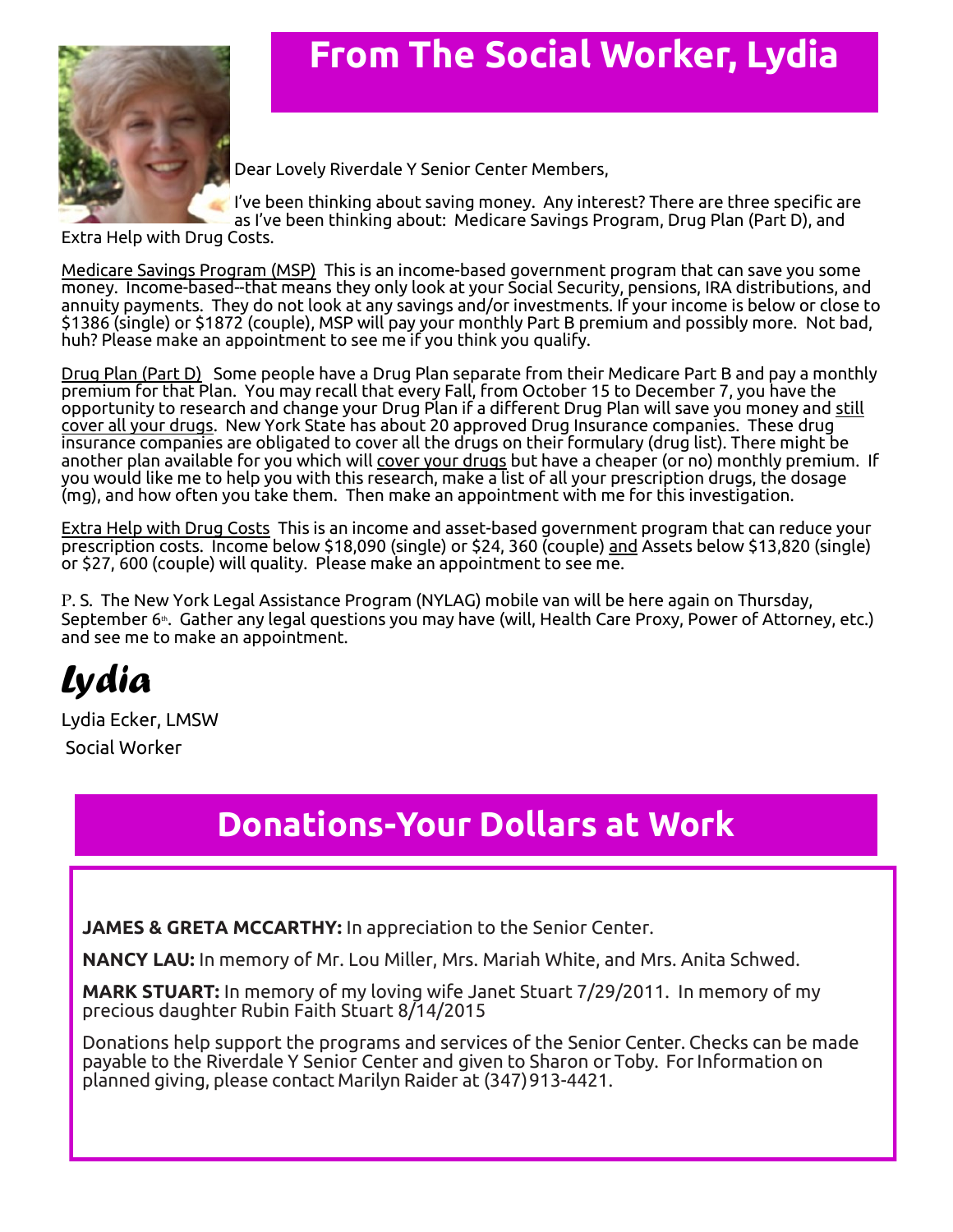SENIOR CENTER ADVISORY BOARD JULY 1, 2018 TO JUNE 30, 2020 **OFFICERS** MORRIS FRIEDBERG - PRESIDENT LOYDA CAMACHO - VICE PRESIDENT JERRY KLEIN - TREASURER ARIANA HOLBACK - SECRETARY

## MEMBERS' AT LARGE

ADVISORY BOARD MEMBERS BETTY BAUMEL WINNIE BERRIOS RONNIE HABER SHELAGH MASLINE BARBARA SACHS DEBORAH SIEGEL TEHILLA SIEGEL



# *Café Europa Luncheon*

#### *Thursday, August 2, 2018*



11:00AM Monthly Discussion Group with Social Work Staff from Selfhelp Community Services.

- 12:00PM Special Luncheon and Dessert in our Card Room
- 1:00PM Concert: Henry Covner, singer on keyborads, will sing songs from 40s and 50s.

Café Europa programs for Nazi victims have been supported by a grant from the Conference on Jewish Material Claims Against Germany. Pre-registration required with Vicki Matalon at (718) 548-8200 x 204.

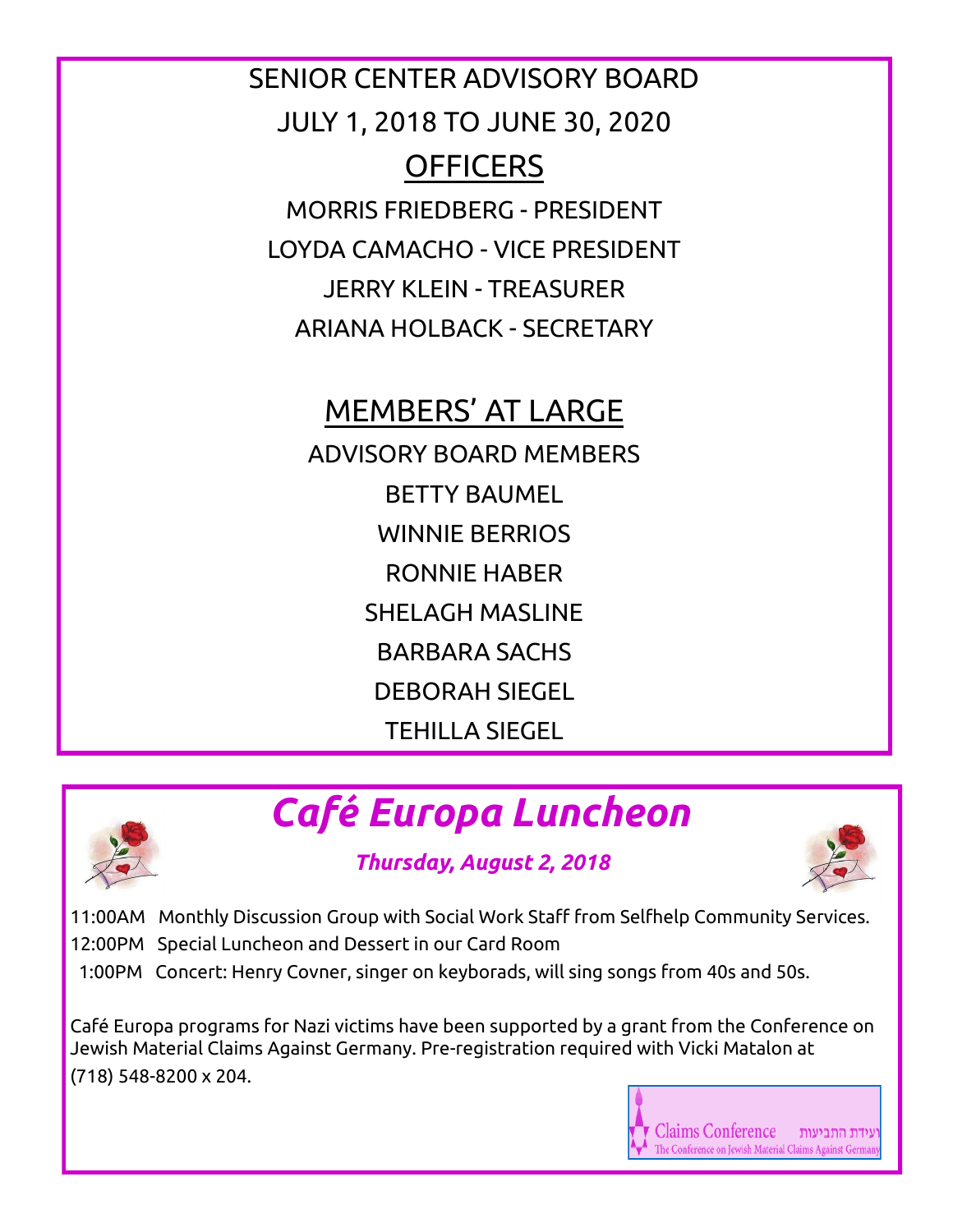# **AUGUST MENU**

| <b>MONDAY</b>                                                                                                                  | <b>TUESDAY</b>                                                                                                                    | <b>WEDNESDAY</b>                                                                                            | <b>THURSDAY</b>                                                                                                                         | <b>FRIDAY</b>                                                                                                                             |  |
|--------------------------------------------------------------------------------------------------------------------------------|-----------------------------------------------------------------------------------------------------------------------------------|-------------------------------------------------------------------------------------------------------------|-----------------------------------------------------------------------------------------------------------------------------------------|-------------------------------------------------------------------------------------------------------------------------------------------|--|
|                                                                                                                                |                                                                                                                                   | 1<br><b>BAKED ZITI WITH</b><br><b>MEATSAUCE</b><br><b>Garlic Bread</b><br>Mixed Green Salad<br>Bananas      | 2<br><b>BAKED BREADED</b><br><b>FISH</b><br><b>Brown Rice</b><br>Sauteed String<br><b>Beans</b><br><b>Fruit Cocktail</b>                | 3<br><b>ROAST CHICKEN</b><br>Acorn Squash<br><b>Roasted Brussels</b><br>Sprouts<br>Oranges                                                |  |
| 6<br><b>STUFFED BAKED</b><br><b>FISH</b><br>Couscous with<br>Mushrooms &<br>Onions<br>California Blend<br>Vegetables<br>Apples | $\overline{7}$<br><b>BAKED BREADED</b><br><b>CHICKEN CUTLET</b><br>Oven Roasted<br>Potatoes<br><b>Green Bean Saute</b><br>Oranges | 8<br><b>TUNA CAKE</b><br>Orzo Pasta<br>Zucchini with<br>Onions & Peppers<br>Bananas                         | 9<br><b>TURKEY Burrito</b><br><b>Brown Rice</b><br><b>Tossed Salad with</b><br>Dressing<br>Oranges                                      | 10<br><b>BAKED CHICKEN</b><br><b>Baked Sweet Pota-</b><br>toes<br><b>Broccoli With</b><br><b>Toasted Garlic</b><br><b>Canned Apricots</b> |  |
| 13<br><b>WESTERN</b><br><b>FRITTALA</b><br>Green Bean<br>Saute<br>Bananas                                                      | 14<br><b>BAKED SALMON</b><br>Couscous<br>Kale<br>Grapes                                                                           | 15<br><b>BBQ CHICKEN</b><br><b>Brown Rice</b><br>Roasted Vegeta-<br>bles<br>Oranges                         | 16<br><b>HAMBURGERS</b><br><b>Roasted Sweet</b><br><b>Potato Fries</b><br><b>Tossed Salad with</b><br>Dressing<br><b>Sliced Peaches</b> | 17<br><b>ROAST CHICKEN</b><br><b>Yellow Rice</b><br>Mixed Vegetables<br>Tangerine                                                         |  |
| 20<br><b>TURKEY DRUM-</b><br><b>STICKS</b><br><b>Baked Sweet</b><br>Potatoes<br><b>Collard Greens</b><br>Bananas               | 21<br><b>SALMON CAKES</b><br><b>Brown Rice</b><br><b>Mixed Vegetables</b><br><b>Strawberries</b>                                  | 22<br><b>SPAGHETTI MEAT-</b><br><b>BALLS, TOMATO</b><br><b>SAUCE</b><br>Salad<br>Garlic Bread<br>Watermelon | 23<br><b>BAKED FISH</b><br>Garlic Mashed<br>Potatoes<br>Mixed Vegetables<br>Oranges                                                     | 24<br><b>OVEN FRIED</b><br><b>CHICKEN</b><br>Garden Salad<br>Orzo<br><b>Fruit Cocktail</b>                                                |  |
| 27<br><b>BEEF STEW</b><br>Egg Noodles<br><b>Baby Carrots</b><br>with Parsley<br>Applesauce                                     | 28<br><b>BAKED MUSH-</b><br><b>ROOM CHICKEN</b><br>Zucchini with On-<br>ions & Peppers<br><b>Canned Apricots</b>                  | 29<br><b>TUNA SALAD</b><br>Garlic Bread<br><b>TOSSED SALAD</b><br>Apples                                    | 30<br><b>TURKEY BURGERS</b><br><b>Oven Baked Fries</b><br>Garden Salad<br><b>Bananas</b>                                                | 31<br><b>LEMON BAKED</b><br><b>CHICKEN</b><br>Bowties Pasta with<br>Kasha<br>California Blend<br>Vegetables<br>Oranges                    |  |
|                                                                                                                                |                                                                                                                                   |                                                                                                             |                                                                                                                                         |                                                                                                                                           |  |
|                                                                                                                                |                                                                                                                                   | <b>MENU SUBJECT TO CHANGE WITHOUT PRIOR NOTICE</b>                                                          |                                                                                                                                         |                                                                                                                                           |  |
| Funded by the New York City Department for the Aging and your dontributions.                                                   |                                                                                                                                   |                                                                                                             |                                                                                                                                         |                                                                                                                                           |  |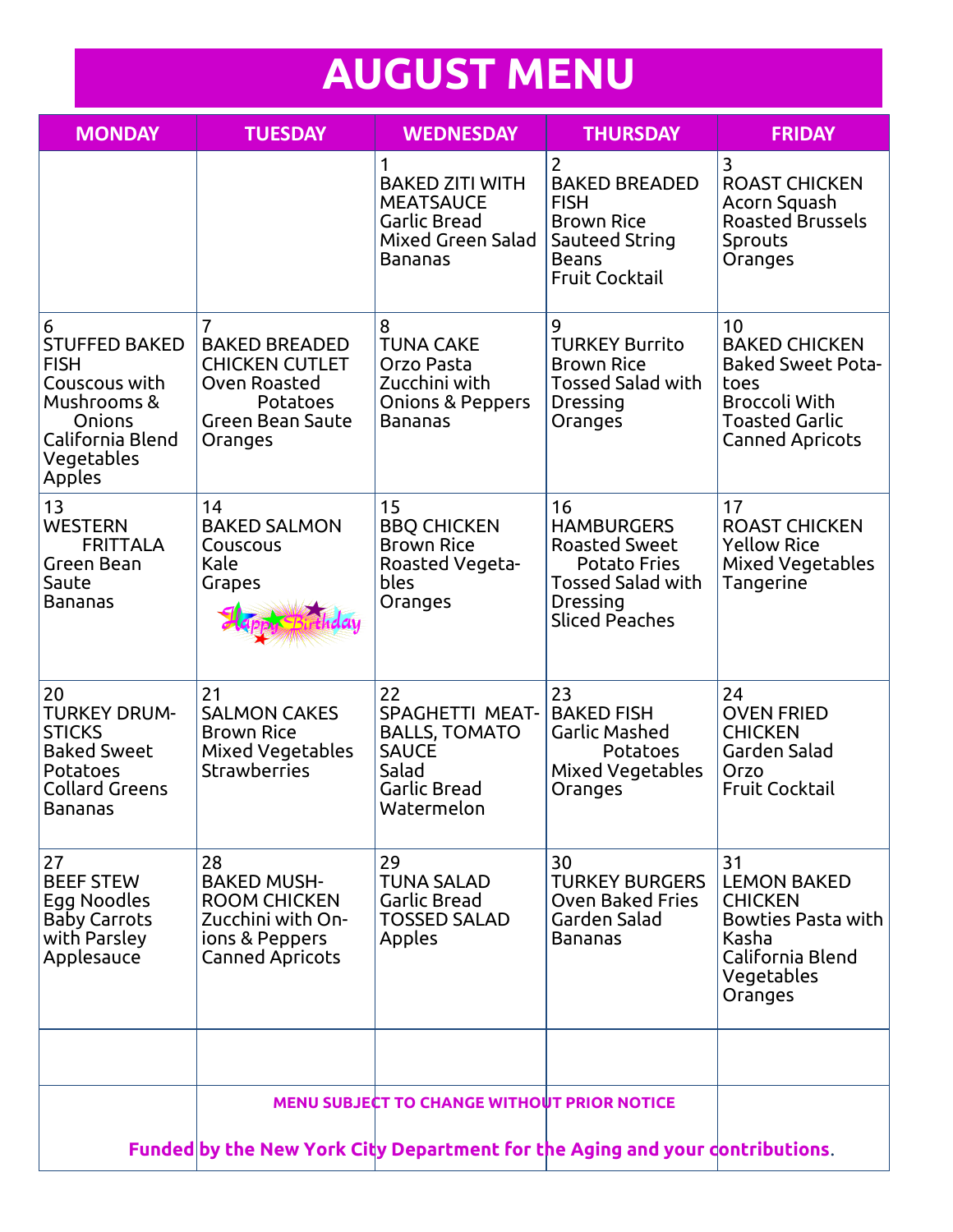# **Important Numbers**



| Senior Center Office  (347) 913-4444 |  |
|--------------------------------------|--|
|                                      |  |
|                                      |  |
|                                      |  |
| Social Services(347) 913-4391        |  |
|                                      |  |
|                                      |  |

Please dial above numbers instead of calling the Y's reception desk.

#### Program Staff

Sharon Asherman, LMSW, Director Toby Boisseau, Office Manager Vicki Matalon, Program Coordinator Nekiya Edwards, Food Service Manager Lydia Ecker, LMSW, Social Worker Ronnie Zackman, Volunteer Coordinator

#### Newsletters are available on the Internet at www.riverdaley.org

FUNDED BY THE NEW YORK CITY DEPARTMENT FOR THE AGING AND YOURCONTRIBUTIONS



RIVERDALE Y SENIOR CENTER RIVERDALE YM-YWHA 5625 ARLINGTON AVE. BRONX, NY10471

Offers opportunities to socialize, catch up with old friends, make more friends, and get involved in a new community. Membership is free for adults aged 60+ Register in-person. Monday through Friday 8:30AM to 4:00 PM.

#### Advisory Council

Morris Friedberg, President Loyda Camacho, Vice President Jerry Klein, Treasurer Ariana Holback, Secretary

Riverdale Y Leadership Deann Forman, Chief Executive Officer Sarah B. Crowe, President

#### **Welcome New Members**

DORIS CORDEO OLGA KITT MARITZA LIZADO FUNGCHE AU-HAIMAN ANGELA NARANJO ALTAGRACIA POLANCO RAPHAEL MINIER ZOLA GOLUB REESA VAUHTER MARCIE CLINE RUTH MEAR BARBARA CURRAN RACHEL AUGUSH MIRIAM GOLDSTEIN PAULA LIEBSKIND LORA TRAKHTENBERG CAROL SPIVACK MARGOT ALBRECHT MAURICE O'CONNELL MICHAEL SILFEN